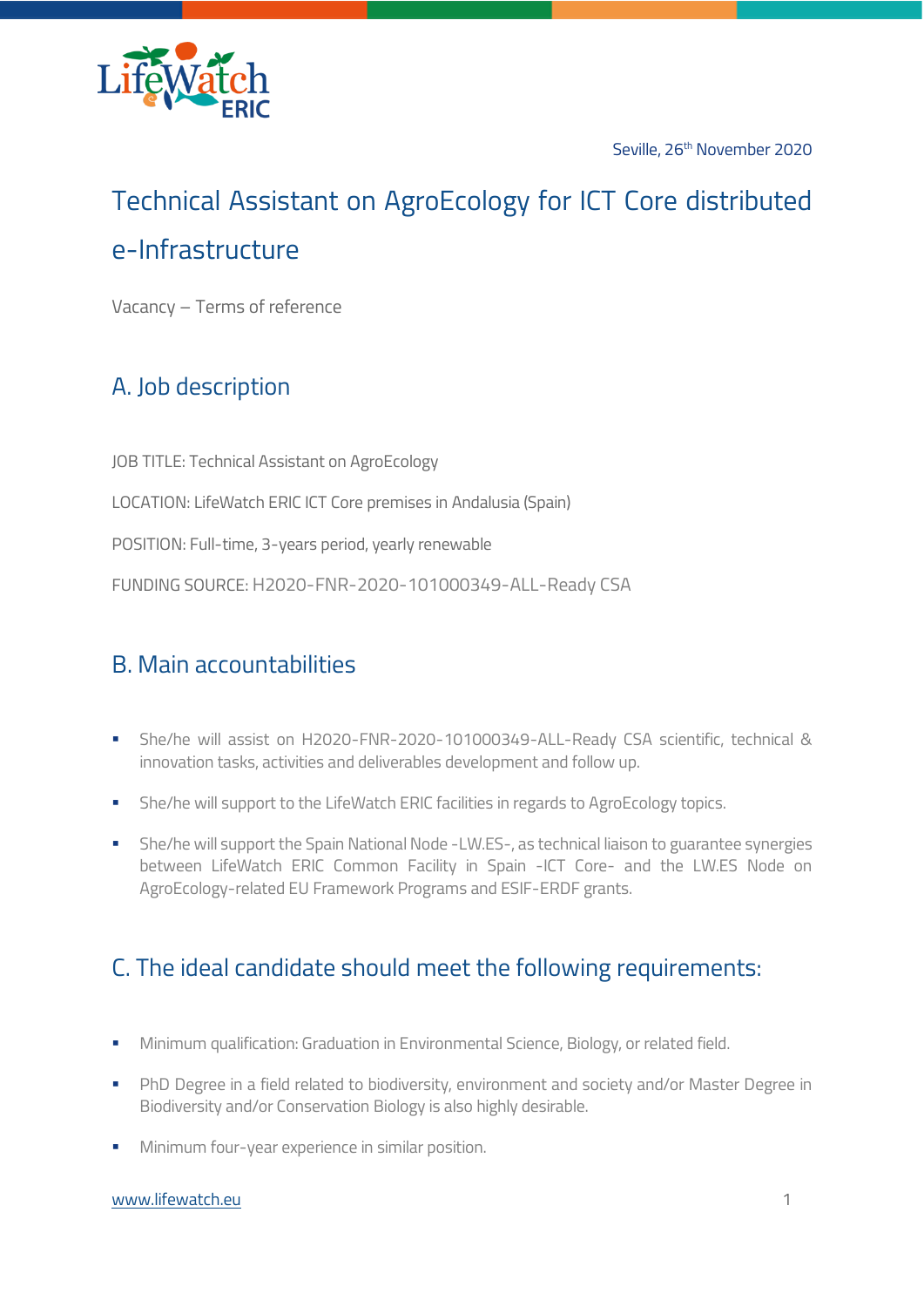

- **Excellent understanding of biodiversity, in particular of AgroEcology processes and functioning** (e.g., soil), climate change, sustainability and innovation.
- Excellent presentation and reporting skills, fluency in writing and spoken English (C1), the working language of LifeWatch ERIC under article 1.3 of its Statutes.
- Excellent presentation and reporting skills, fluency in writing and spoken Spanish (C1), ICT Core premises hosted by Spain.
- Knowledge of other European languages although not a requirement, should be taken into consideration.
- Experience in multi-organizations collaboration coordination activities; and technical, financial, legal and reporting aspects related to EU Framework Programs R&D and ESIF-ERDF projects.
- **Experience representing private companies and public institutions in international events for** networking and proposals preparation.
- **E** Ability to work under tight deadlines with changing priorities, availability to occasionally work beyond office hours and on weekends as required.
- Availability to travel abroad accompanying the CTO-Director ICT Core, and other ICT Office staffers.
- **■** High-standard work ethics.

#### ASSETS

- Accredited experience in the preparation, and day-to-day technical & financial management of EU Framework Programs R&I and ESIF-ERDF projects;
- **Proven experience in the management and working on web portal platforms for Research and** Innovation European Projects (H2020, i.e. Funding and Tender Portal and Project Management Systems);
- **IT skills: Command of MS Office package. Data analysis skills for analytical and scientific reports.** In particular: Knowledge of R programming language;
- Valuable record of international scientific publications in high-ranked journals.